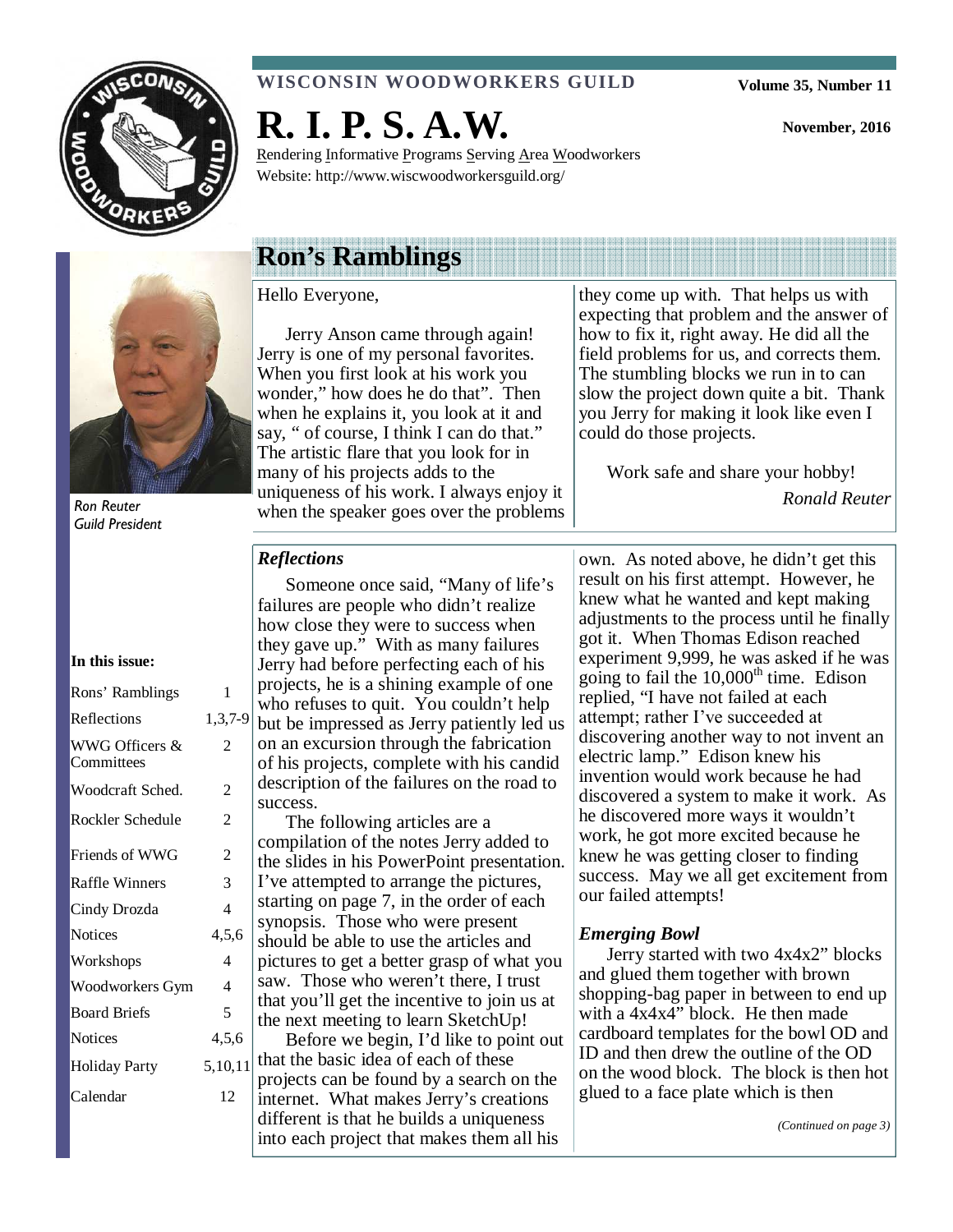| <b>WWG Officers &amp; Directors</b>                                                             |                                                                | <b>Woodcraft Class Schedule - Tuition assessed</b>                                                      |  |
|-------------------------------------------------------------------------------------------------|----------------------------------------------------------------|---------------------------------------------------------------------------------------------------------|--|
| <b>President</b>                                                                                | 262/784-5877<br><b>Ron Reuter</b><br>ronbo439@yahoo.com        | Raised Panel Doors on a Router Table, Class 1 of 2,<br>with Dan McClanahan, Wed, Nov 9, 6:00pm - 9:00pm |  |
| <b>Vice President</b>                                                                           | <b>Greg Waldo</b><br>414/769-1553<br>Waldog1050@sbcglobal.net  | Turn an Emperor Pen with Melanie Wegner, Thurs.,<br>Nov. 10, 6pm - 9pm                                  |  |
| <b>Treasurer</b>                                                                                | <b>Andy Wagner</b><br>414/327-7505<br>yxandy2001@sbcglobal.net | Raised Panel Doors on a Router Table, Class 2 of 2,<br>with Dan McClanahan, Wed, Nov 16, 6:00pm -       |  |
| <b>Secretary</b>                                                                                | <b>Ken Ochs</b><br>262/782-2135<br>kochs@wi.rr.com             | 9:00 <sub>pm</sub>                                                                                      |  |
| Membership Dir. Kevin Seigworth                                                                 | 262/470-8916<br>kseigworth@wi.rr.com                           | Woodworking for Women with Dan McClanahan,<br>Mon., Nov. 14, 5:00pm - 9:00pm                            |  |
| Program Dir.                                                                                    | <b>Jay Pilling</b><br>414/425-5692<br>Jaypilling537@gmail.com  | Sharpening Woodturning Tools with Kevin<br>Seigworth, Thurs., Nov. 17, 6pm - 9pm                        |  |
|                                                                                                 | <b>WWG Committees</b>                                          | Hand-Cut Dove Tail Techniques, Sat., Nov. 19,<br>9:30am - 3:30pm                                        |  |
| <b>Audio/Video</b>                                                                              | 414/453-4537<br><b>Jerry Anson</b><br>janson@wi.rr.com         |                                                                                                         |  |
|                                                                                                 | <b>Tom Hipsak</b><br>262/865-8512                              | <b>Woodcraft Demonstrations</b>                                                                         |  |
|                                                                                                 | thipsak $@$ wi.rr.com                                          | Turn an Ornament, Saturday, Nov. 12, 1pm                                                                |  |
| <b>Publications</b>                                                                             | Leila Crandall-Frink<br>414/453-4118<br>leila.frink@gmail.com  | Dovetail Jigs, Saturday, Nov. 19, 1pm                                                                   |  |
|                                                                                                 | <b>Don Doss</b><br>414/281-2854                                | <b>HELP TURN PENS FOR U.S. TROOPS!!</b>                                                                 |  |
| <b>Raffles</b>                                                                                  | FourPartHarmonyt@att.net<br><b>Jim Schlarb</b><br>262/968-4830 | Turn pens for U.S. Troops, Saturday, Nov. 12                                                            |  |
| <b>Toy Chairman</b>                                                                             | 920/474-7183<br><b>Norm Lange</b>                              |                                                                                                         |  |
|                                                                                                 | glfinman@mailbox.org                                           | For further details, contact Woodcraft of Milwaukee:                                                    |  |
| Webmaster                                                                                       | <b>Dave Steingart</b><br>414/688-7078<br>dasteingart@yahoo.com | 14115 W. Greenfield Ave., New Berlin, 262-765-6770                                                      |  |
|                                                                                                 |                                                                |                                                                                                         |  |
| <b>Rockler Class Schedule - Tuition assessed</b>                                                |                                                                | <b>Rockler Demonstrations</b>                                                                           |  |
| $9:30am - 2pm$                                                                                  | Pen Turning with Gary Datka, Sat, Nov. 12,                     | Router Table Techniques, Sat, Nov. 5, 11am                                                              |  |
|                                                                                                 | Scroll Saw with Matt Gatchell, Sat, Nov. 19, 1pm               | Steam Bending Techniques, Sat, Nov. 12, 11am                                                            |  |
| $-5$ pm                                                                                         |                                                                | Tormek Sharpening System, Sat, Nov. 19, 9:30am                                                          |  |
| $11am - 3:30pm$                                                                                 | Bowl Turning with Gary Datka, Sun, Nov. 20,                    | Mortise & Tenon Joinery Made Simple with<br>Beadlock System, Sat, Nov 19, 11am                          |  |
| Scroll Saw with Matt Gatchell, Tue, Nov. 29, 1pm<br>- 5pm                                       |                                                                | For further details, contact Rockler: 1725 S 108th<br>St., West Allis, 414-774-1882                     |  |
| Here's a motivational clip to get your juices revived with toy making. It's a clip broadcast on |                                                                |                                                                                                         |  |

#### **Here's a motivational clip to get your juices revived with toy making. It's a clip broadcast on TV6 showing our Christmas Elves at work at Woodcraft. Check it out!**

http://fox6now.com/2013/12/02/chip-gets-a-sneak-peek-of-the-wisconsin-woodworkers-guild/ #ooid=QxY2MxaTr68hIKlE0pK4p96pROnvwUbZ

| <b>Friends of the Wisconsin Woodworkers Guild</b>                                       | Neu's Hardware Tools Paint, N95W16915 Falls |
|-----------------------------------------------------------------------------------------|---------------------------------------------|
|                                                                                         | Parkway, Menomonee Falls, WI 53051          |
| <b>Homestead Finishing Products, Cleveland, OH Phone: 262-251-6550</b>                  |                                             |
| $(216)$ 631-5309 www.homesteadfinishing.com                                             | Woodcraft, 14115 W. Greenfield Ave New      |
| <b>Rockler's (The Woodworker's Store)</b> 1725 S Berlin, WI 53151 Phone: (262) 785-6770 |                                             |
| 108th St, West Allis, (414) 774-1882                                                    | <b>Woodline USA</b> (800) 472-6950          |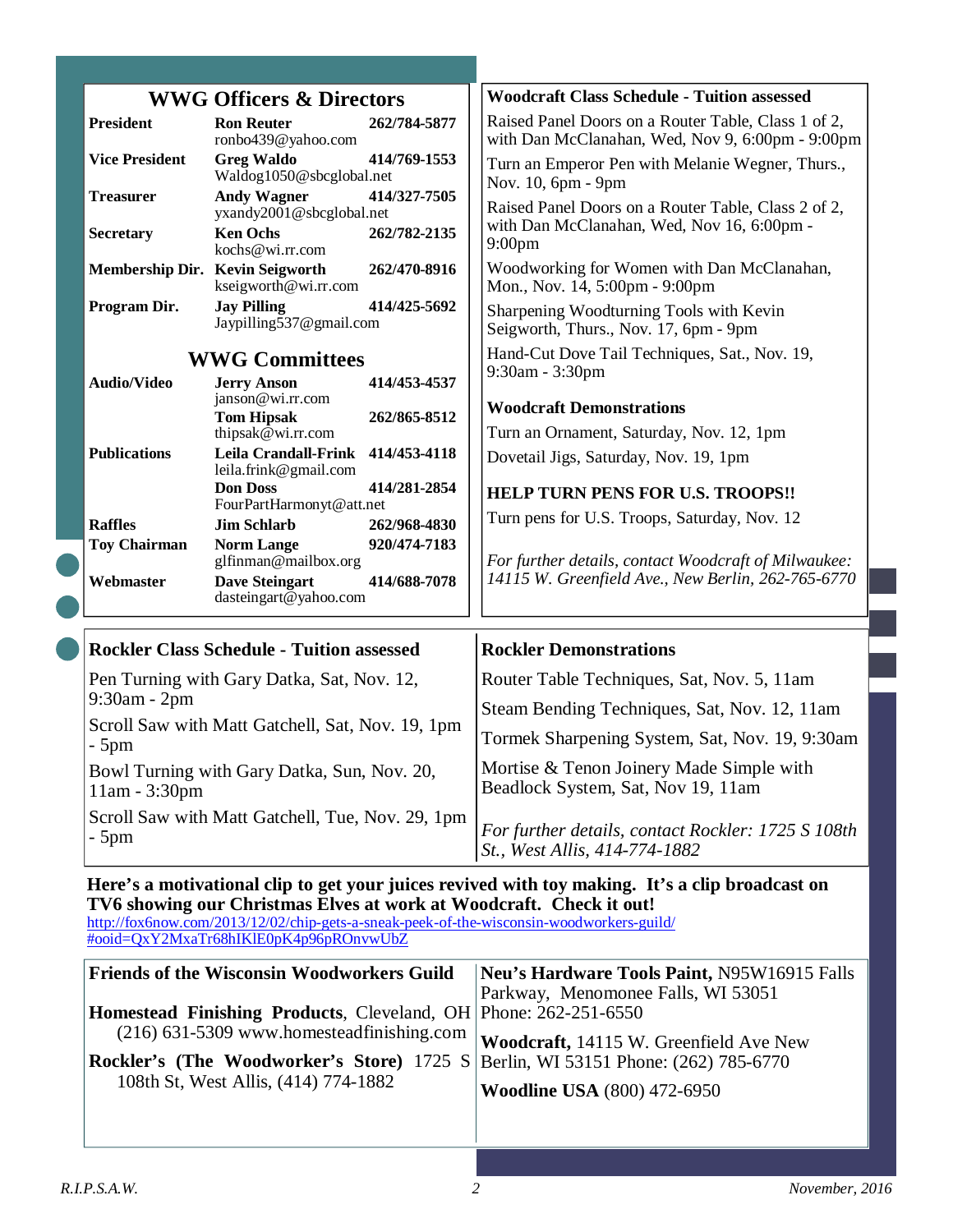#### *(Continued from page 1)*

clamped in the lathe chuck. Making frequent use of the OD template, he formed the OD on the block and then marked the location of the beads. He used a parting tool to cut the beads – recessed to half the bowl's wall thickness. Making and using a depth gauge helps ensure that the depth is correct. Alternatively, make an OD bead recess tool with a depth stop. Remove the block from the face plate and separate it into two blocks at the brown shopping-bag paper. This will now give you two bowls to work with. Find the center for the inside bowl and draw a circle to show the rim. Hot glue the block onto the face plate and add a wedge to support the bowl end which will also act as a counter-weight to balance the block as it turns. Start by cutting a rim line to verify the position of the bowl on the lathe, and then, making frequent use of the cardboard template, Jerry hollows the inside of the bowl. He then marks the location of the beads before cutting them using a custom made ID bead recess tool. As he showed with some out-take shots, this is a delicate operation! The beads need to be cut until they just break through the bottom of the OD beads. Lightly sand internal grooves, inspect all pierces and touch up as needed, clean up and sand all flats, and carefully apply finish. Ta-da!

#### *Jug*

Jerry started the jug with a 6x6x3" block. The first step was to cut this block in half to form two  $6x6x1\frac{1}{2}$ " blocks. He then rejoined the blocks and, using a bandsaw circle cutting jig, cut the jug to the outside diameter. The two blocks are then separated, carefully noting which are the facing sides, and hot glues one to the face plate, relative to the offset. Counter-weight if necessary. He then hollows out the inside of the jug and apply finish to the inside only. Next, Jerry removes this piece from the face plate, hot glues the inside face to the face plate, and then finishes the outside with a small flange on the OD at the inside face. He then recesses the center to accommodate the beaded disk. This process is repeated for the second side. With both sides completed, he lines up the offset of the cavity in the two jug halves and glues the halves together, lining up the small flanges. He then hot glued this assembly to the

*OCTOBER DOOR PRIZE & RAFFLE WINNERS*  Door Prizes winners: Lewis Enderle, Ken Ochs, Ron Pederson, Greg Waldo & Larry Whitstone.

face plate again and turns the OD at the small flanges to have a smooth transition between the two glued halves. He then sands a flat spot on the thicker side of the jug's inside cavity and then clamp the flatted side down on the drill press where he counter-bores a flat surface and drills a hole for the spout. Now Jerry turns two disks to fit the recesses on the sides of the jug. Using a fullsize drawing of the disk, he marks the location of the beads on the disk and then adds the beads. He then marks the location of the radial lines on the beads and burn lines using a soldering iron with a specially formed hobby knife. He colors the beads to form an interesting pattern, and then glue the disks into the side recesses. Finally, Jerry turns a stopper to fit the top of the jug. Ta-da!

#### *Spout*

Jerry started with a 3x3x6 block of wood and turned to the basic OD shape of the piece adding a tenon at the bottom and between the top and bottom pieces. He then finished by sanding to the basic shape – Jerry uses a sanding stick to help shape the curve. *(I found sanding sticks at Hobbytown in West Allis. – ed.)* The offset centers are ½" off the rough stock center. Jerry rechucked the piece at the offset centers and turned a tenon for the top in the material left in the center of the piece. He then cut the rough stock in half at the bandsaw, leaving the offset tenon on the top piece. He re-chucked the tenon on the bottom piece and hollowed the inside to a 1/8" to 3/16" wall thickness. He also turned a jam chuck and used it to chuck the bottom piece and then finishturned the bottom of the piece. Jerry then chucked the top piece on the offset tenon and marked the top of the piece and the top of the spout. He then drilled the spout hole, turned the top of the piece and spout, and finish-sanded. He then turned a jam chuck for the top piece, drilled the offset hole for the spout and mounted the top piece in the jam chuck. He hollowed out the top and turned a recess to fit bottom piece. After reducing the band diameter he lined up the grain and glued the top to the base. Finally, he fixed the tear-out at the top of the top piece by carving three curves, pencil layout. Ta-da!

*Don Doss, RIPSAW co-editor* 

Raffle winners: Rich Burke, Rich Henderson, Hyle Husar, Eric Jensen (2), John Johnson, Jim Murphy and Andy Wagner.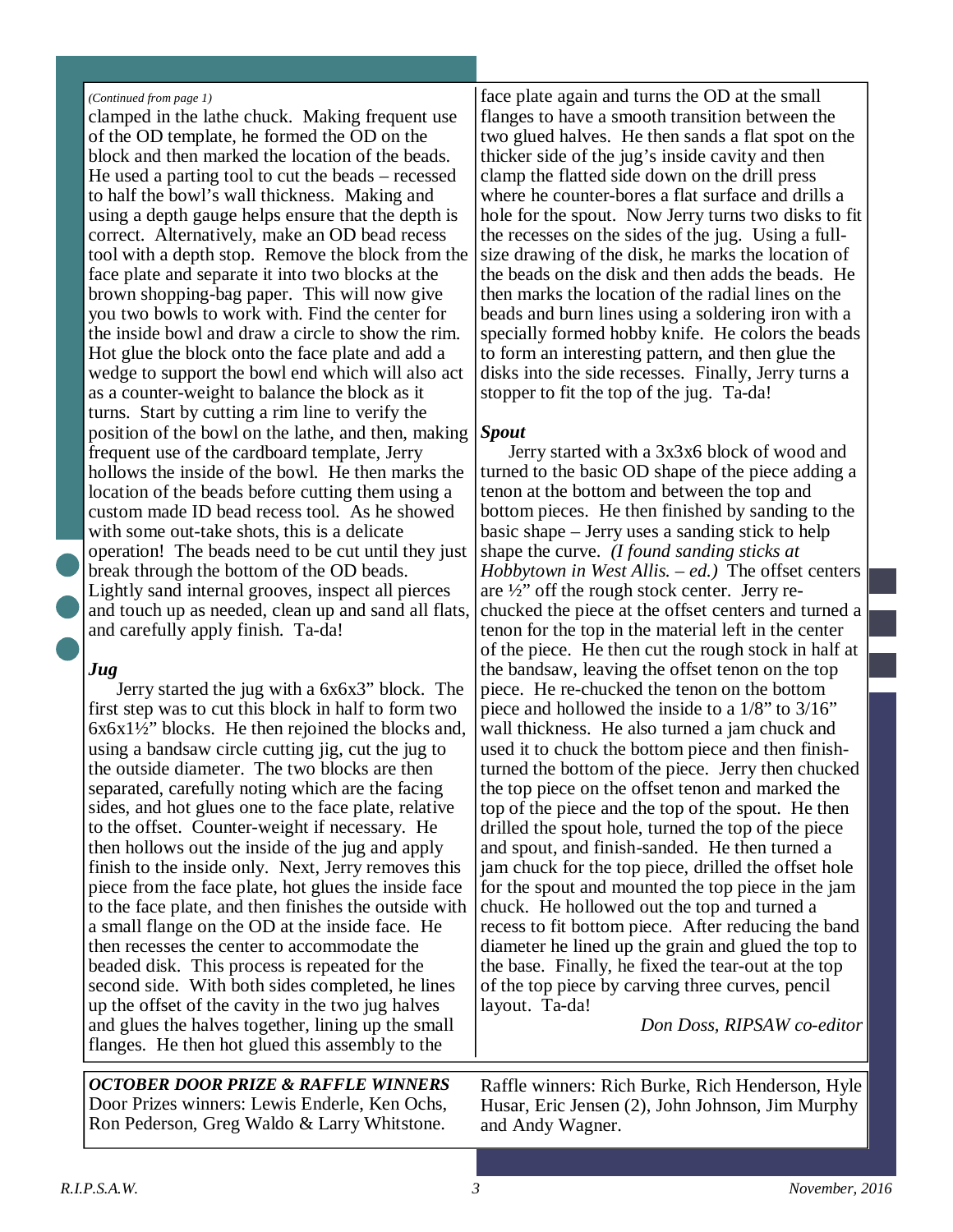#### **WHY DON'T WE HAVE MORE WORKSHOPS?**

If you've asked this question, or if you've wondered why but have never expressed your interest, its time for us workshop fanatics to unite!

Why have a workshop, you ask? Because you can learn a lot more by cutting a joint than watching a joint be cut!

Having a workshop requires access to a suitable facility. Yes, we have Woodcraft but our access to their tools is limited. They're there for employees to demonstrate them and for class instructors to use. But insurance bars them from opening the door to others.

Enter Woodworker's Gym! Thanks to Dan Meissner, anyone who successfully passes through a training session on the proper use of the tools can make use of them. So now its up to us to determine what workshops are of interest to our members and then arranging a schedule with Dan.

And that leads to the most obvious question, "Who's going to select the workshop topics and who's going to take care of scheduling?" Well, the Board is glad you asked - because the answer could be you! If you're still reading this, you may well be the person with the motivation to get this program moving! The Board will help you connect with other similarly motivated members. As a team, you pool your ideas, establish a plan and then see it work. Sound interesting? Check in with Ron or another board member. We'll help get the interested members together and then its off to the races!

Our Guild has over 100 members. There about a dozen who are actively involved in maintaining the high quality standard that all of us enjoy as members. But that leaves about 90% who wait for someone else to make things happen. If you'd like to help make things happen, now is your opportunity to do so.

As a woodworker, you're an innovator. There's hardly a project you have ever done or will ever do that didn't or won't require you to make adjustments, to improvise, to make it your own. But you joined the Guild knowing that some things are best done as a group. Whether you were just getting started in this wonderful hobby, or you were a seasoned veteran looking for new and better ways, the Guild has been there to answer your call. Now the Guild needs you to help provide what you and your fellow woodworkers need. Answer the call—you'll be glad you did!

#### **Woodworkers Gym**

The Woodworker's Gym is a public-access woodworking shop owned and managed by Guild member Dan Meissner. He is looking to tap into the vast experience of Guild members for parttime shop monitors. Please find some time to stop by, tour the facility and chat.

Special rates are available for Guild members. Call 262-373-9411 for more information.

The Woodworker's Gym is located at 3220 N. 126th St. in Brookfield, just a half-mile west of I-41/US-45 on Burleigh Rd., open Tuesday-Sunday beginning at 11 a.m.

#### *CINDY DROZDA COMING TO TOWN!*

Cindy Drozda, woodturner extraordinaire, will be coming to town for a 3-day extravaganza very, very soon! Sponsored by Milwaukee Woodturners, she'll be conducting an all-day demonstration on Saturday, November 5th, and then a 2-day, Hands-On training on Sunday and Monday, November 6th and 7th. At the demo on Saturday Cindy will be covering her fabulous Finials, a Star -Lidded Bowl and, time permitting, a discussion on maximizing burls. The hands-on training on Sunday and Monday will be all about making her Fabulous Finials. Contact Dave Drickhammer for tickets, 414-852-1498.

Although Cindy is probably best known for her

finial work, her website clearly shows that her creative juices are flowing in other areas of woodturning as well.

To create her finials, Cindy uses mostly Ebony or African Blackwood. These are very hard, dense woods that lend themselves well to the delicacy of Cindy's creations.

To cut these woods with greater precision, Cindy has worked with Henry Taylor Tools to develop a unique set of woodturning tools. These tools, as well as a very informative discussion of M2 vs 10V steel can be found on her website, www.cindydrozda.com.

*Tom Hipsak*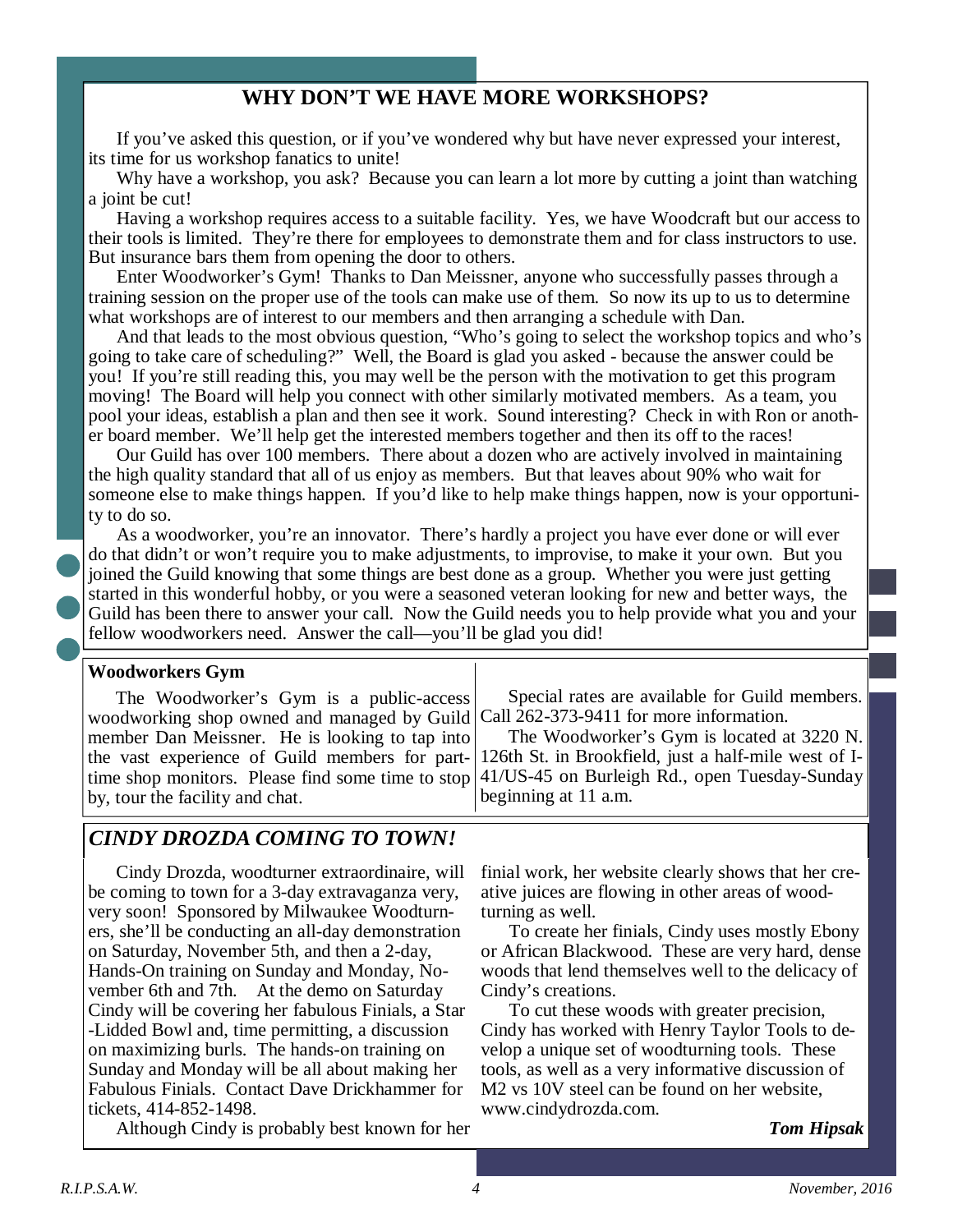#### **Wisconsin Woodworkers Guild Board Briefs – September 29, 2016**

**Attendees:** Ron Reuter, Greg Waldo, Jay Pilling, Leila Crandall-Frink, Don Doss, Andy Wagner, Dave Steingart, Tom Hipsak, Jerry Anson, Jim Schlarb, and Ken Ochs

**Treasury Balance:** \$4,559.01

**Membership:** Paid 2016 membership is at 116 members.

**Secretary:** Fifty (50) members and guests attended the October meeting.

**Other:** Board meetings will be scheduled the Thursday before our regular meetings (working around holidays) and will be at Woodcraft if possible. This will allow for better discussions with fewer distractions and time limitations. Since no one offered to act as a Nominating Committee, nominations for board and committee positions will be requested at the October membership meeting and information on their duties will be presented. Possible sites for workshop events were discussed. Ron will check on the cost of the meals at the Holiday Party. Auctioning one each of several Guild made toys at the Holiday Party as a fund raiser was talked about. A Brookfield park facility was mentioned as a possible site for a Guild picnic next summer. There was a discussion of what services or for sale items are appropriate for listing on the website. It was asked if a video camera is available to shoot the shops of volunteering members. Had a discussion searching for possible topics for Gary Rogowski to present at our May meeting.

A reminder that all items for publication in the Ripsaw should be sent to both Leila Crandall-Frink (leila.frink@gmail.com) and Don Doss (FourPartHarmony@att.net).

*Respectfully Submitted, Ken Ochs* 

#### *BOARD OPENING*

Here's a wonderful opportunity to take a more active role in Wisconsin Woodworkers Guild. Kevin Seigworth has advised that he will not be able to continue as Membership Director next year. He will be around to tutor whoever steps in. Please discuss this position with Kevin at our next meeting to get a feel for what is required. Being somewhat computer savvy would be very desirable. If you believe, after talking with Kevin, that you could handle this task, please see me so that I can forward your name to the Nominating Committee. *THANK YOU!* 

*Ron Reuter*

#### *BOARD OPENING*

Here's another wonderful opportunity to take a more active role in Wisconsin Woodworkers Guild. As I noted in my 'Ramblings', Norm Lange has decided to step down from his Toy Chairman post. He will continue to participate but not as a leader. His desire is for the Toy Committee to remain as an active part of our Guild and encourages anyone with the same quest to take a leadership role in the Committee. The ideal candidate is one who understands the working of the Committee and can help move it to the next level. The Committee may also be asked to take an active role in a new program for us, Beads of Courage. If you're interested or would like more information, please see me so that I can forward your name to the Nominating Committee. *THANK YOU!* 

*Ron Reuter*

#### *FLASH!!*

Appearing at our Holiday Event this year will be none other than Glen Gerard who, according to FOX Television Network, is the Top Magician and Illusionist in the Midwest! Be sure to put this event on your calendar NOW so you don't let anything interfere with you and your significant other attending December 1st!

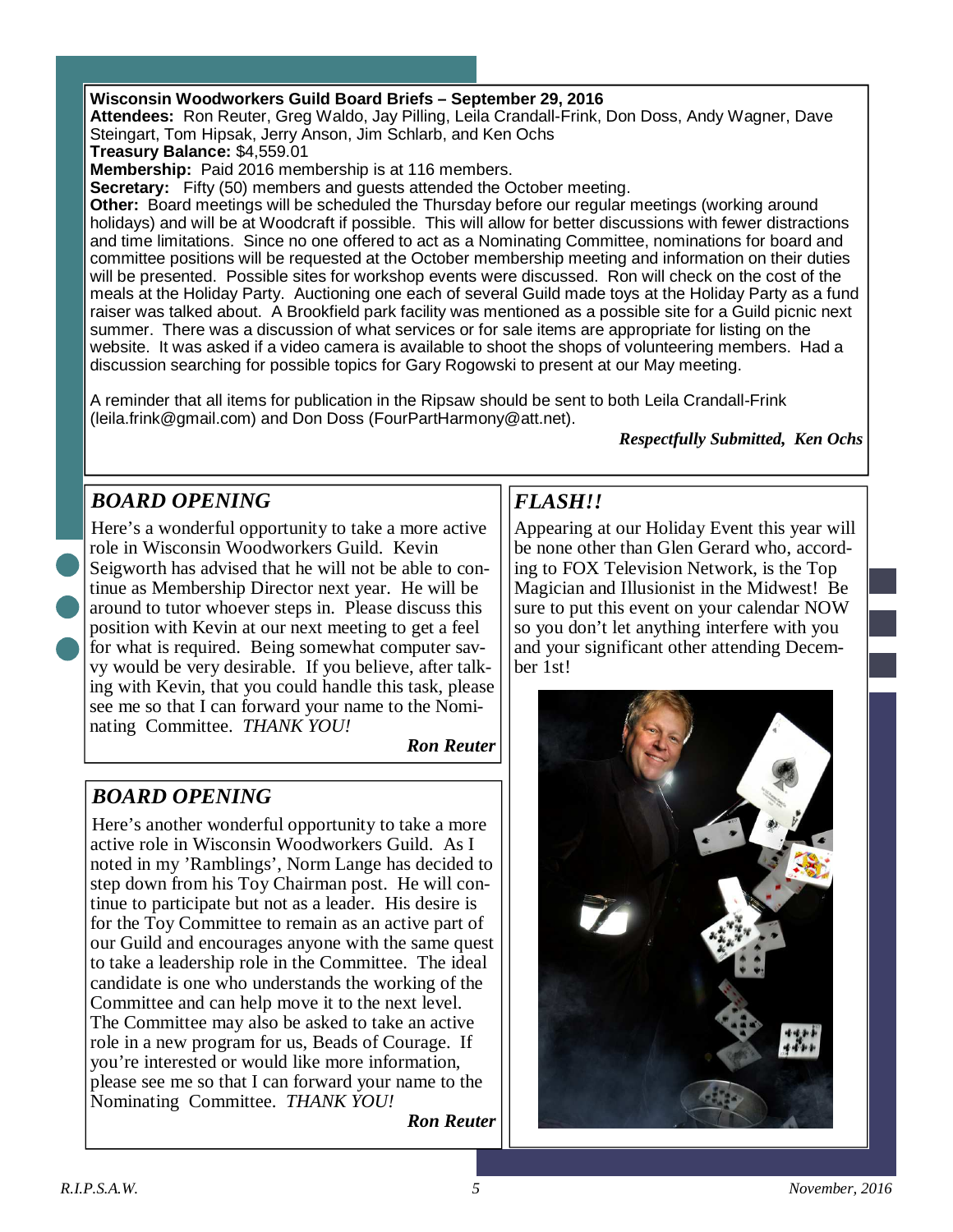#### **Notice:** For sale items now on WWG Website.

Please check out our 'For Sale' page(s) on the WWG Website which is updated regularly. Go to http://wiscwoodworkersguild.org/ForSaleETC.html. Although the listings are screened for interest to our members, WWG is not responsible for the accuracy of the listings or for the quality of the products. Caveat emptor - "Let the buyer beware".

*Dave Steingart, Webmaster* 

#### **AMISH TOUR & WORKSHOP**

Reuben Miller is again opening his woodshop doors to our Guild to see him make his infamous steam -bent chair - from the ground up! This is a 3-day tour that starts on a Thursday. We arrive at Brush Creek Inn, a great bed & breakfast spot, for a 2-night stay. Friday is an all-day workshop at Reuben's VERY unique woodshop. Reuben finishes the chair Saturday morning and we head for home Saturday afternoon with stops at some Amish shops and a super fast bandsaw mill. Dates being considered are January 26-27-28 and February 9-10-11. Check your calendars and get back to Jay ASAP!





#### Cemetery Urn by Jerry Tackes | | Carving by Jim Schlarb









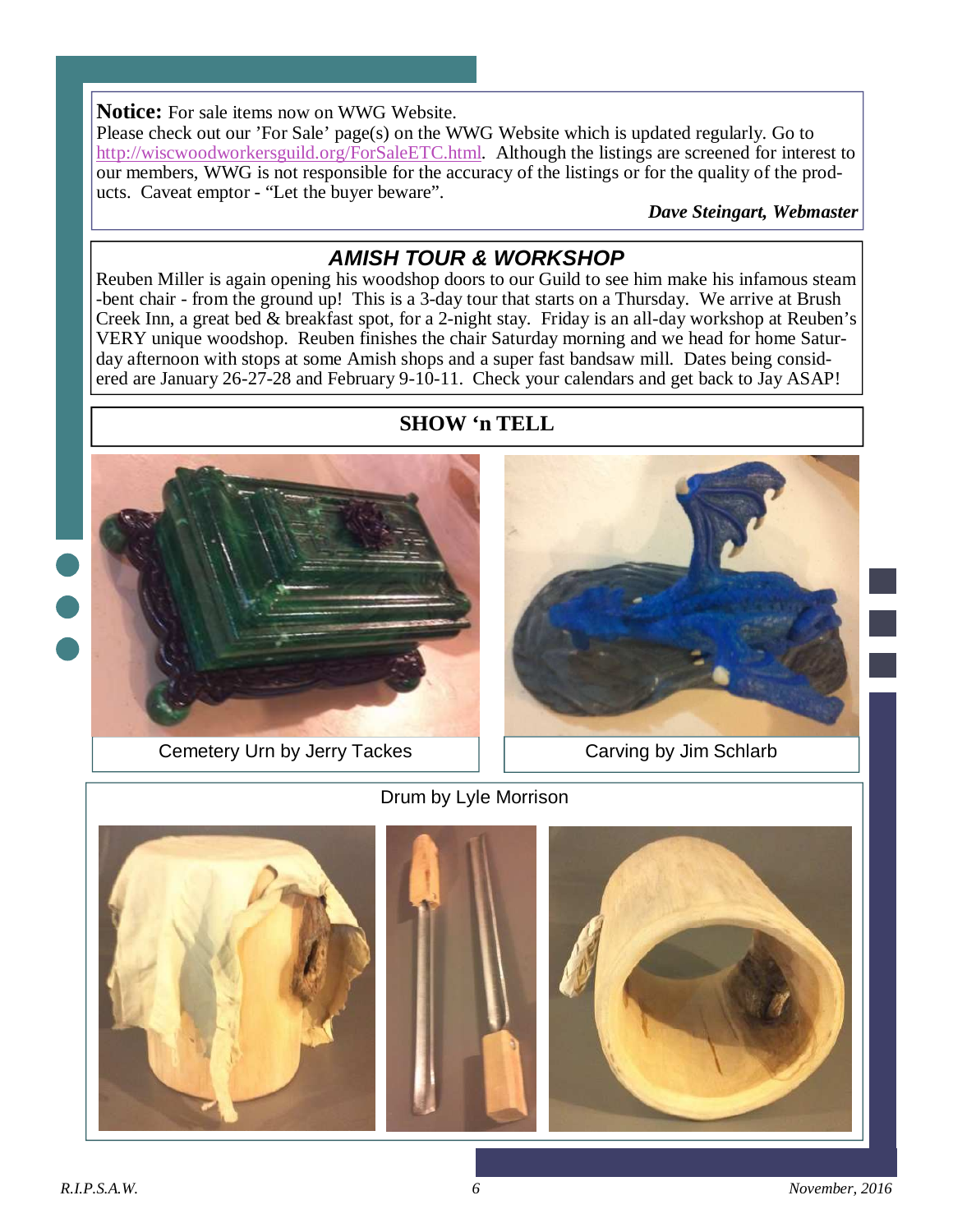## **EMERGING BOWL**















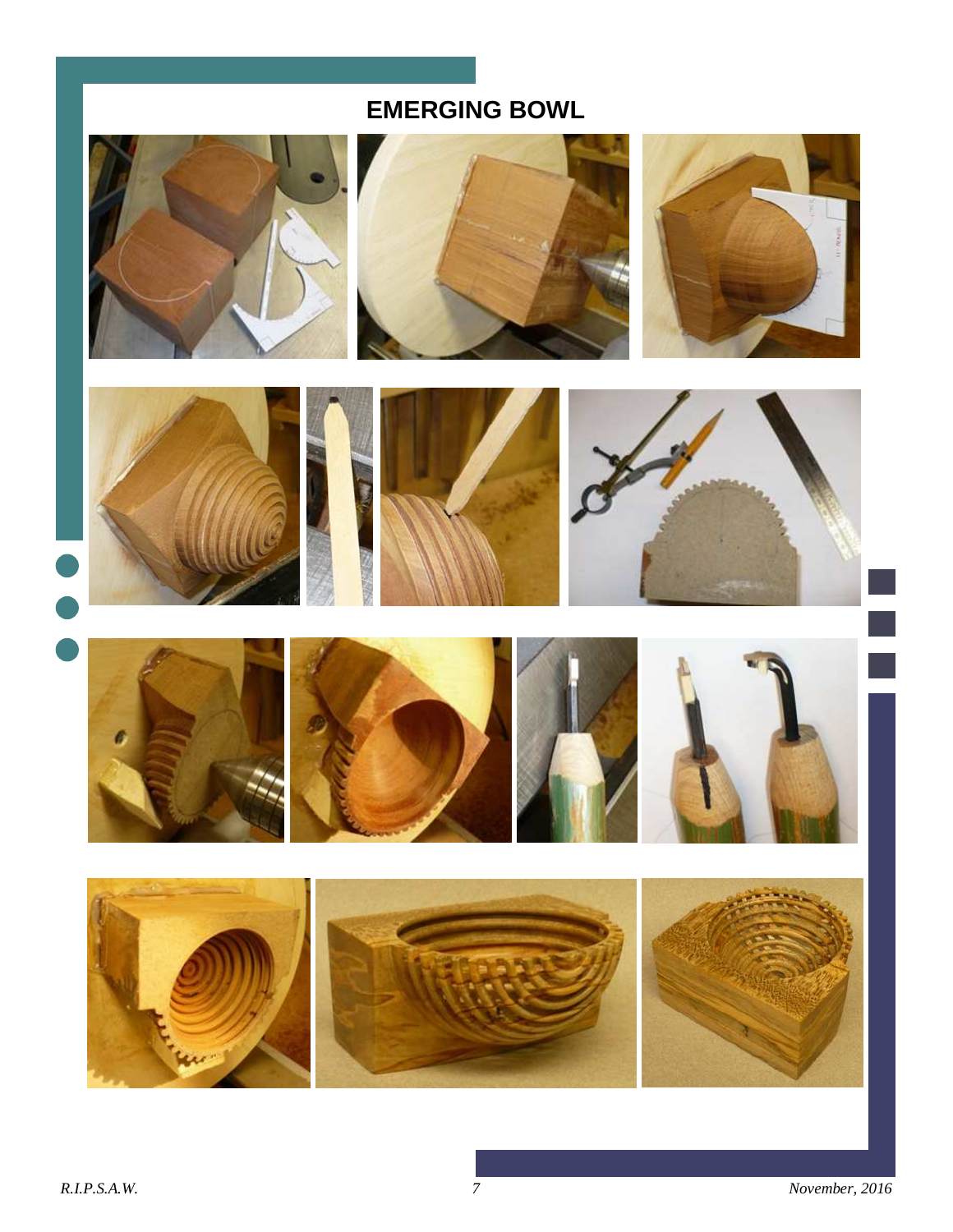## **JUG**























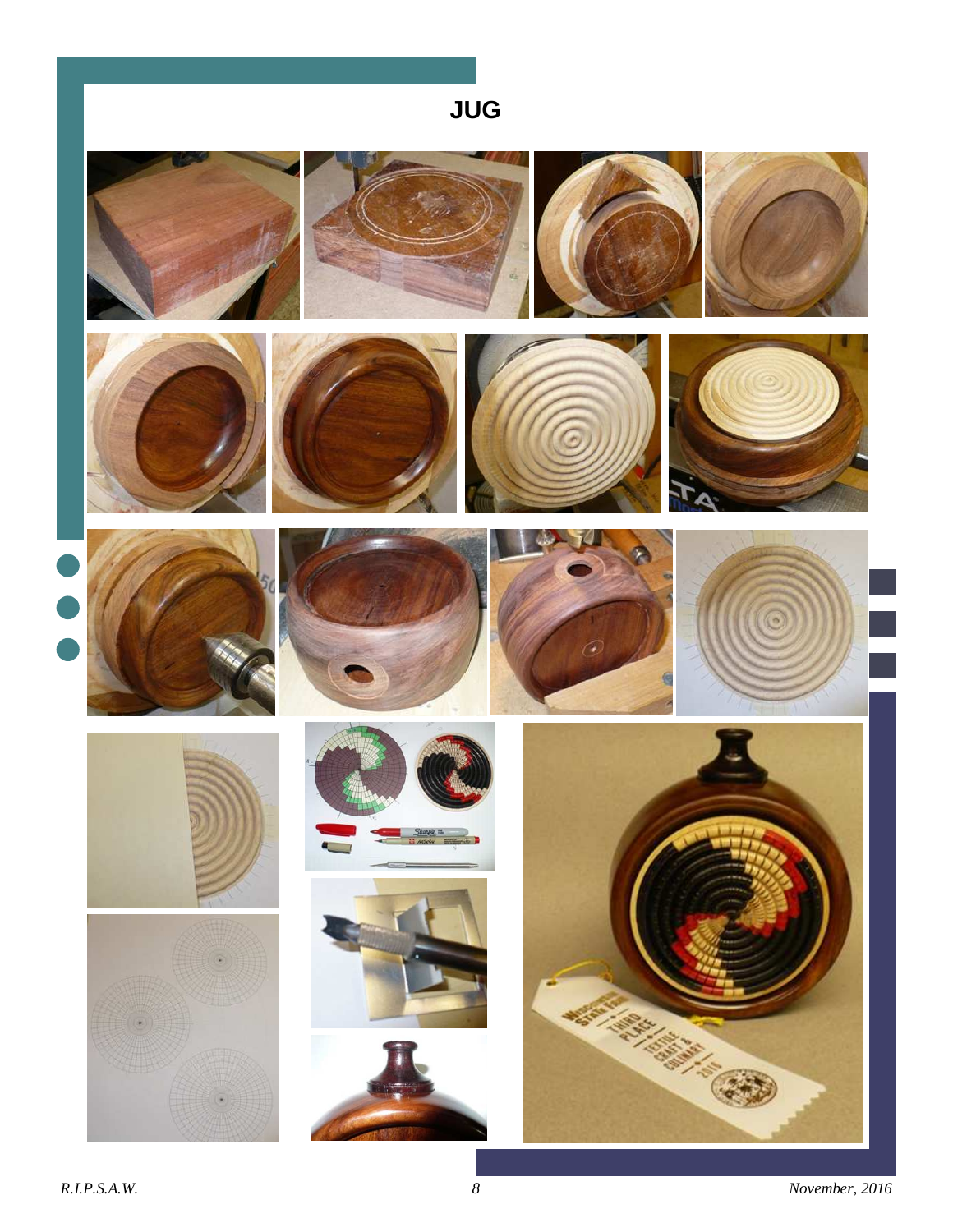## **SPOUT**

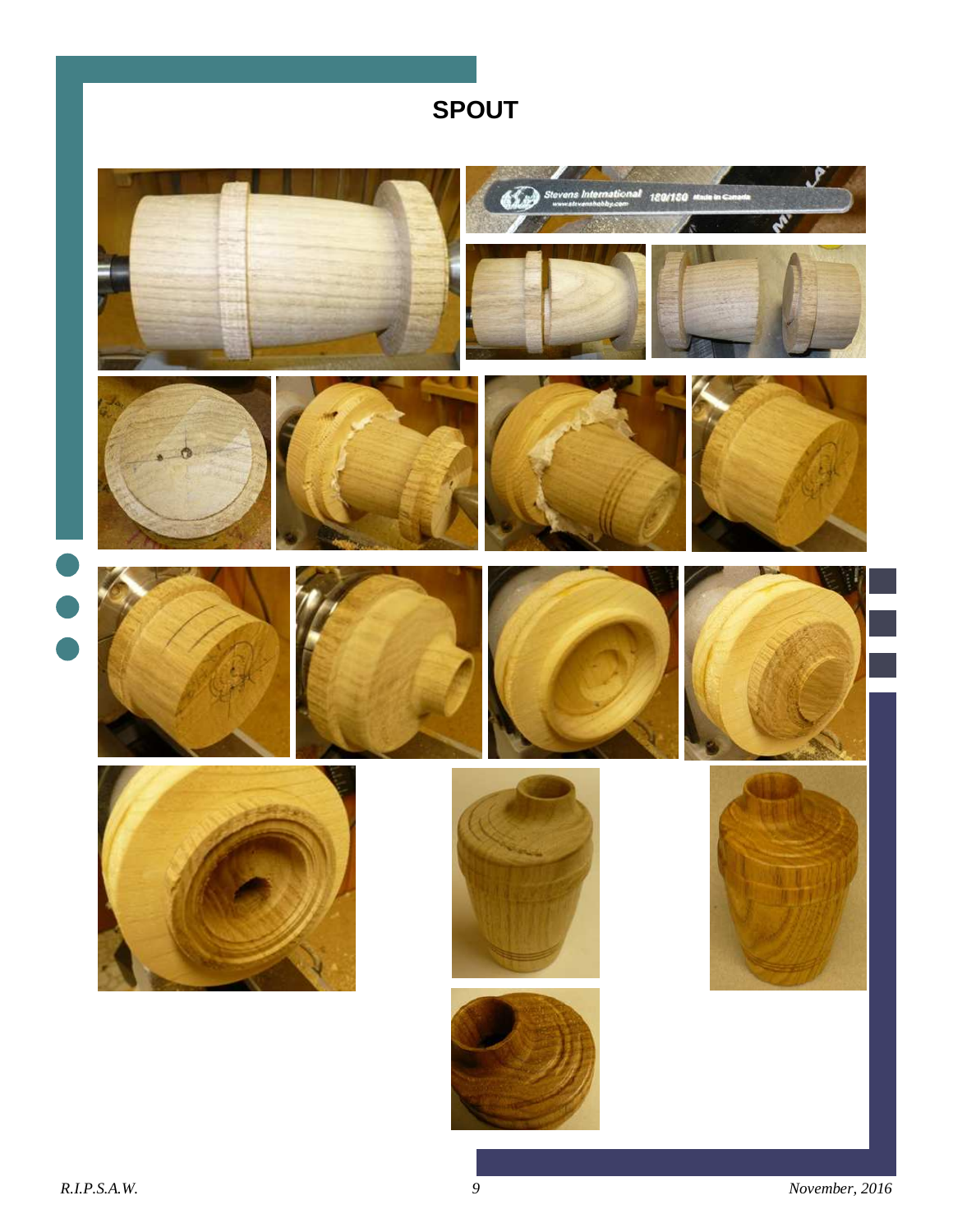# Glen Gerard **Magician & Illusionist**

"Glen Gerard is the TOP MIDWEST **MAGICIAN** & Illusionist!" - FOX Television **Network** 

"A major league entertainer!" - Milwaukee **Brewers** 

## **The Secret Is Out!**

Glen Gerard is the perfect choice to entertain at your next event! Glen's hilarious show features fascinating sleight of hand, beautiful illusions, and plenty of audience interaction. If you're looking for fast, funny entertainment for your next event, choose Glen Gerard.

## He's a sure thing!

## **Direct From Cruise Ships and Las Vegas!**

As seen by Anheuser Busch, Amway Global, Disney Cruise Lines, Norwegian Cruise Lines, Milwaukee Brewers, Milwaukee Bucks, Green Bay Packers, GE Healthcare, John Deere, Wells Fargo, We Energies and more!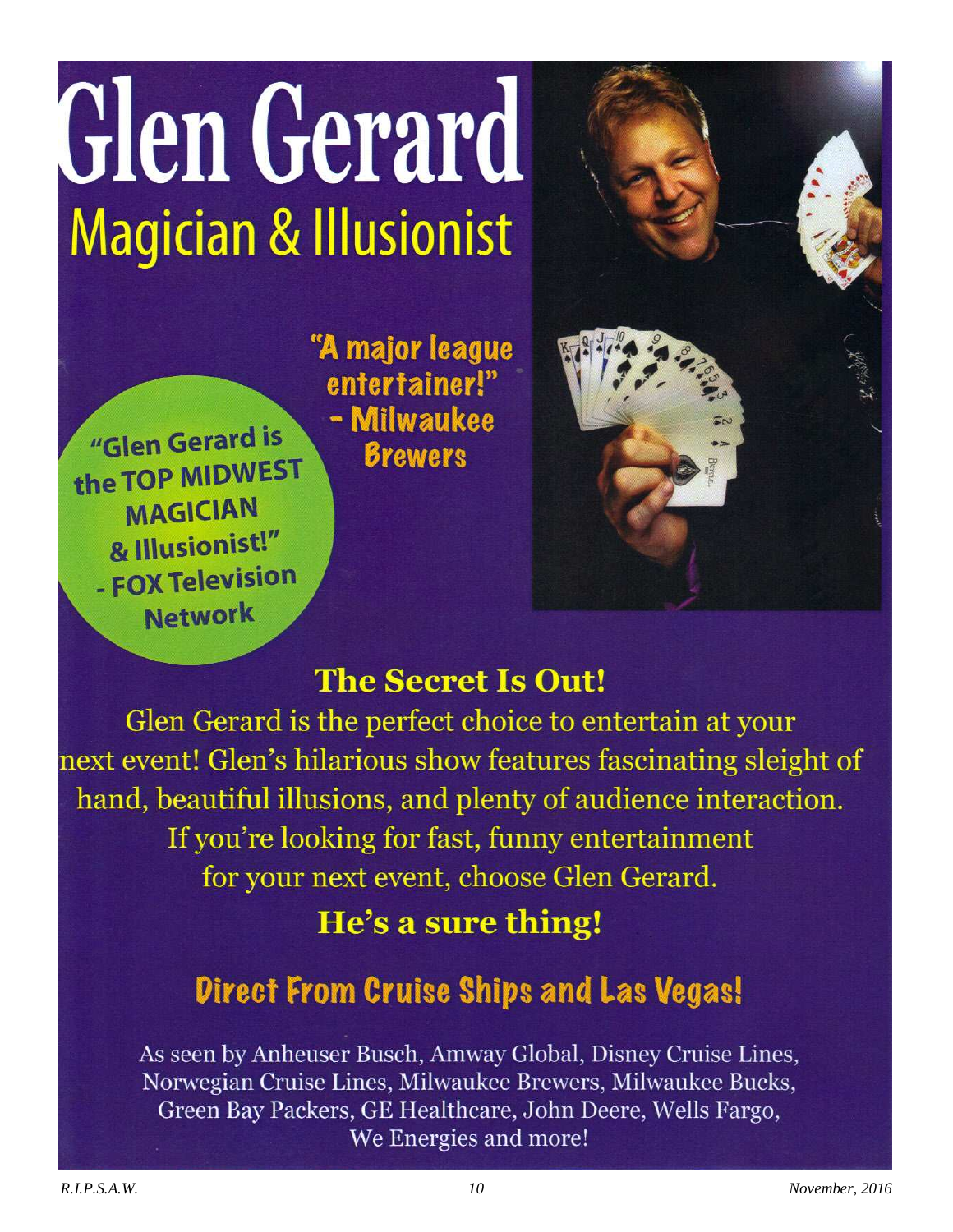## and *Toy Distribution*

#### **Thursday, December 1, 2016**

Meyers Family Restaurant 4200 S. 76<sup>th</sup> St. Greenfield, WI 414-321-4400

> Cocktails: 5:30 pm Dinner: 6:30pm

RSVP by November 21st

Make checks payable to Wisconsin Woodworker's Guild **Please make out a separate check for dues.** 

> Mail to: Andy Wagner, Treasurer 3579 S. 94<sup>th</sup> St. Milwaukee, WI 53228

| <b>NAME</b> | Price/ea.              | <b>Extended</b> |
|-------------|------------------------|-----------------|
|             | \$22.00                |                 |
|             | \$22.00                |                 |
|             | \$22.00                |                 |
|             | \$22.00                |                 |
|             | <b>TOTAL ENCLOSED:</b> |                 |

#### **PLEASE BRING YOUR TOYS IF YOU HAVE ANY. THANKS!**